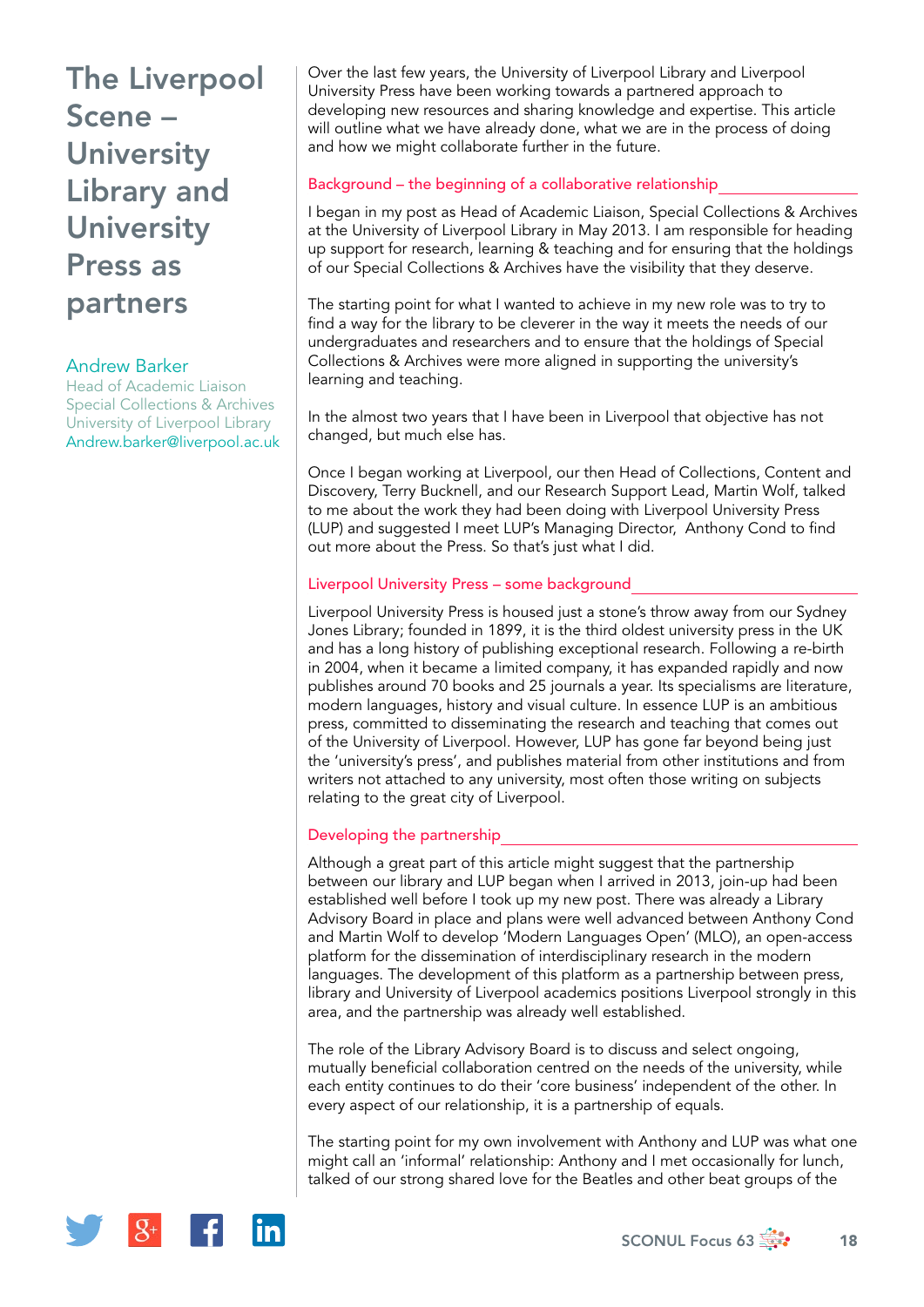# The Liverpool Scene – **University** Library and **University** Press as partners

period, while plotting how our partnership might grow beyond the advisory board and MLO.

Our nascent thoughts in this direction were (perhaps rather obviously) about collaboration on the development of e-books. Our thinking was that universities are the primary producers of the content of scholarly publications, through the research, writing and peer reviewing of their academic authors and editors, while it is the university library that is often the primary home to those publications, whether they are monographs or textbooks recommended by an academic for their students.

In sum, as a producer and consumer of content the university has a significant investment in academic publishing. If you throw into the mix advances in technology, the rise of open access and external economic pressures, it makes sense for us to move to the concept of the university as book publisher. These informal discussions then led to thoughts about what we might publish and where funding might come from to turn the discussions into something near reality.

What we might publish was easy to answer, certainly for me, from a library perspective. The increasing challenge for university libraries is to ensure that we have sufficient copies of key textbooks in the right numbers at point of need. Survey feedback from students suggested that if we could successfully collaborate on textbooks, this would make a significant impact on our students' experience of the library. LUP agreed that a real benefit would come from collaboration on textbooks.

That strategic decision was very easy; the challenge was where the money might come from to fund such an initiative. The timing of our discussions was perfect, for just as we were thinking about how we might move on, JISC put out a call 'inviting UK higher education institutions (HEIs) and further education colleges (FECs) to participate in a three-year national project to explore the viability of institutions becoming e-textbook publishers'.<sup>1</sup>

### Developing the bid

Although the timing of the JISC call was perfect, the timescale for responding to the call was very tight. We had to move our thoughts from 'wouldn't it be great to publish an e-textbook' straight to 'this is what we want to publish, this is the impact our textbooks will have and this is how much it will cost us to develop the books' in around two weeks. Although it was a short turnaround, the timescale was ideal for a library / press partnership. We had the complementary skills in place to produce a workable bid very quickly.

Being responsible for academic liaison, I had the necessary academic contacts across the university. I could also see which subject areas might benefit from our creating bespoke textbooks. The press could use its editorial expertise to send a call for proposals for textbooks to Liverpool academics. Clearly, LUP's experience of commissioning books meant we could put out a call for submissions, assess the likely impact of each, price the proposal and complete the bid to JISC's timescale. Without our complementary skills, we just wouldn't have been able to make a bid within the timescale.

However, with that combined expertise, we turned the eleven expressions of interest that we received into two workable proposals. Our bid to JISC would be built round two possible textbooks: '*Essentials for financial management*', to be written by Jason Laws, an academic from the University of Liverpool Management School; this textbook would be used on the largest taught course in the institution (replacing a £56 textbook from a commercial publisher used by 900 students), while the second would be, '*Using primary sources*', to be edited by Jon Hogg from our History Department, and to be used across